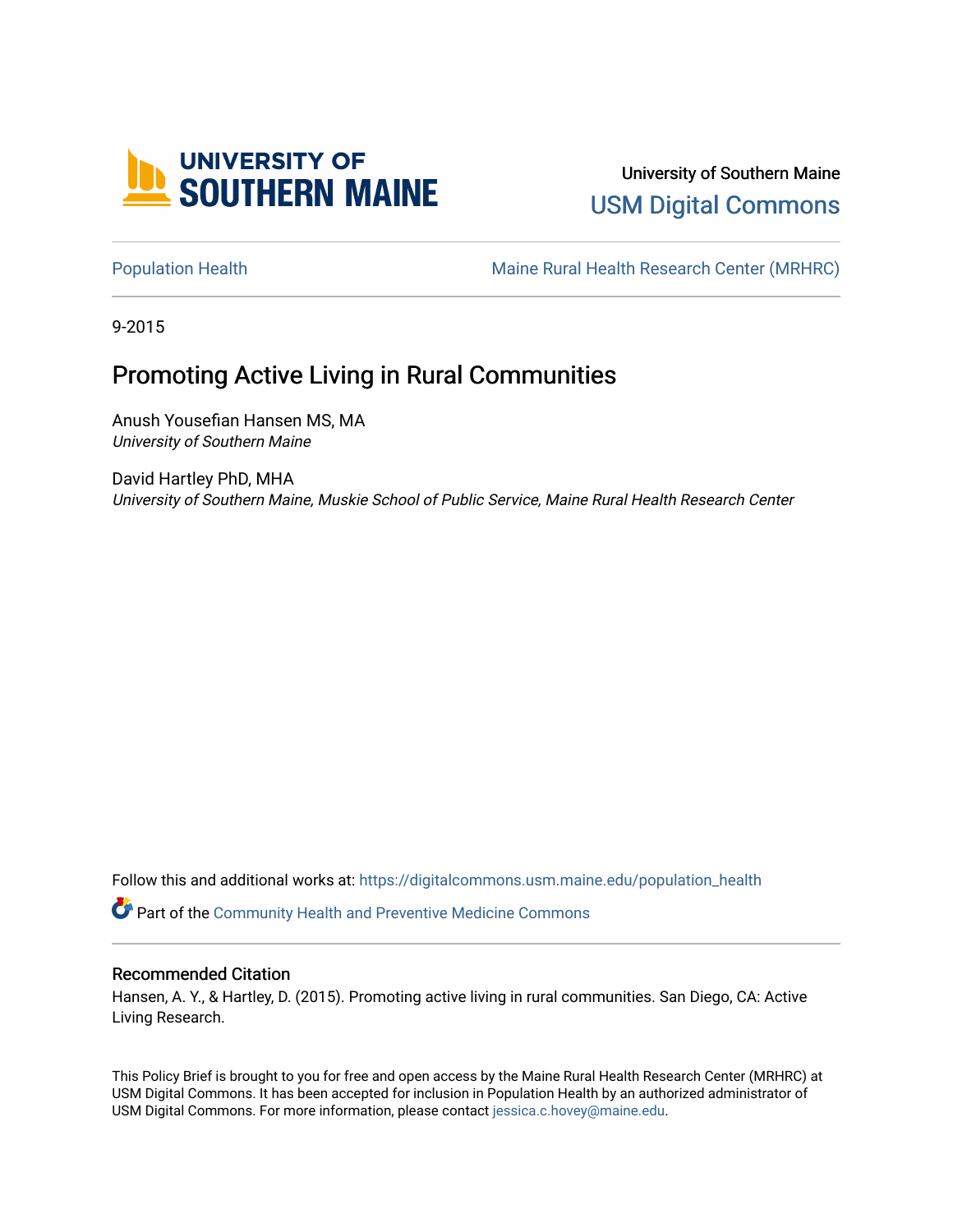

Promoting activity-friendly communities.



 **RESEARCH BRIEF**

# Promoting Active Living in Rural Communities

### INTRODUCTION

Rural children and adults have significantly higher rates of obesity than their urban counterparts,1-5 even after accounting for differences such as socioeconomic factors, eating behaviors, and physical activity.<sup>4, 5</sup> Higher rates of overweight and obesity among rural residents, even after accounting for these demographic and behavioral factors, suggests that rural environments themselves may somehow promote obesity.<sup>6, 7</sup>

Based on recent national body mass index (BMI) data, the obesity rate for rural children ages 2–18 is 22 percent, compared to 17 percent for urban children.<sup>5</sup> Among children, rural black children have the highest risk of all subgroups, with a higher obesity rate than both rural white children<sup>5</sup> and urban black children.<sup>8</sup> Among adults, 40 percent of rural adults are obese, compared to 33 percent of urban adults, with rural black adults having higher rates of obesity than urban black adults.<sup>4</sup> Hispanic populations, especially those of Mexican heritage living in rural areas along the U.S.–Mexico border and in similar new-immigrant communities across the U.S., are also disproportionately burdened by high rates of obesity.<sup>9, 10</sup>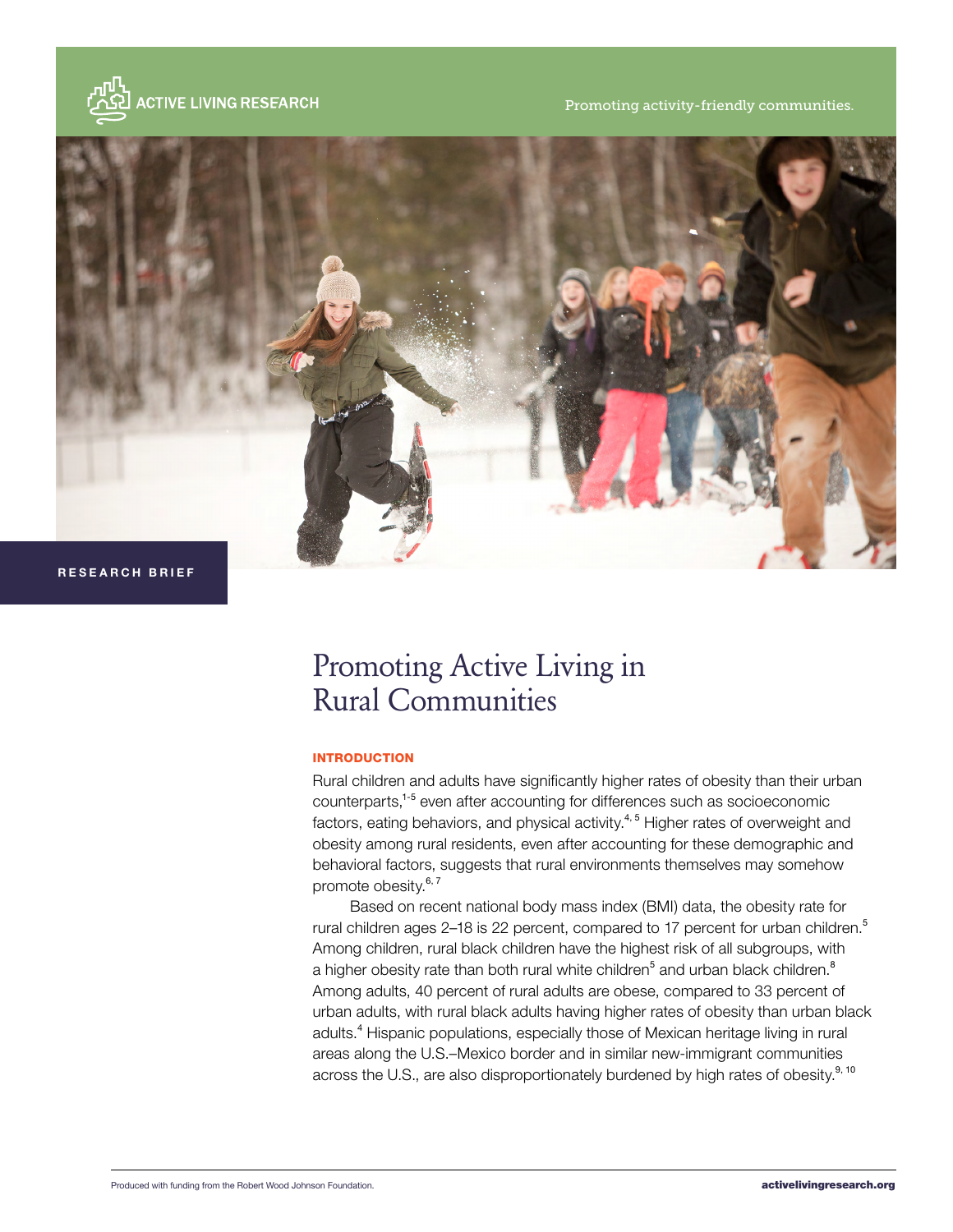Studies on whether urban residents are less active than rural residents have yielded mixed results; differences across geographic regions and with various methods of measuring physical activity illustrate the complexity of understanding how and where rural residents are physically active.

Because rural residents make up 15 percent of the U.S. population,<sup>11</sup> and face health challenges including high obesity rates, high levels of poverty, and limited access to healthcare providers and services, this population has been identified by some researchers as a "priority population" in the fight to reduce obesity and improve health overall.<sup>12, 13</sup>

There is no single definition of rural, but rather a continuum that reflects the diverse geographies of rural communities, and several rural definitions have been created to address rural concerns and needs.<sup>14</sup> Recent demographic shifts in rural communities, such as the increase of Hispanic and Latino populations and older adults, $15, 16$  and regional cultural differences are also reminders that not all rural communities are the same and that there is no "one-size-fits-all" approach to addressing rural obesity.<sup>12</sup>

This brief summarizes current research on elements of the rural built environment that may be related to obesity or physical activity. Much of this research is qualitative in nature, including evidence and conclusions drawn from rural focus groups, PhotoVoice studies, policy statements, observations from the field, and lessons learned from rural active living interventions.

#### THE EVIDENCE

- **It is not clear if rural-urban differences in obesity rates are due to differing physical activity levels.** Some studies have indicated that rural children engage in less physical activity than urban children, $17, 18$  some have reported inconsistent evidence,<sup>19</sup> and some show no overall rural-urban differences in frequency of physical activity.<sup>5, 8, 20</sup> Rural adults were less active than urban adults when activity levels were objectively measured, but when subjective, self-reported activity levels were used, rural adults were more active than urban adults, especially in household- and transportationrelated physical activity.<sup>21</sup> In Southern regions of the U.S., rural adults were less active than urban adults, however the opposite has been reported in the Western U.S.<sup>22</sup>
- **Important barriers to physical activity in rural communities may include isolation, lack of transportation options, lack of access to places with physical activity opportunities, climate and terrain, cost and safety fears such as high traffic speeds, the threat of loose dogs and wild animals, crime concerns, and lack of sidewalks and lighting.**12, 23-34
- Since active transportation (walking and biking to **destinations) is often difficult to achieve in dispersed rural and remote areas where residents live far from schools, worksites and other common destinations, there is a need for environments that support active recreation, even if residents must drive to get to them.** Safe playgrounds, parks, bike paths, trails and other recreational facilities can offer rural residents opportunities to be physically active. Efforts should be made to ensure these amenities are accessible, well-marked, adequately maintained, clear of snow, and that they provide adequate shade.<sup>12, 35-37</sup>
	- In a cross-sectional study of rural youth in two rural Georgia counties, the odds of youth participating in physical activity increased by 20 percent when youth had access to one physical activity area (i.e. a park, recreation center, school grounds or a yard). Youth reporting access to multiple physical activity areas were twice as likely to be physically active than youth with no access to physical activity areas.<sup>27</sup>
- **Because of rural communities' more dispersed population, improvements to the built environment may affect relatively few people.** Successful models for active living in these dispersed rural communities should prioritize community and school programs and policies that promote physical activity.12, 35, 36, 38
- For larger rural communities that have a traditional down**town center and/or densely populated neighborhoods, urban-based solutions for increasing active living may be applicable.** In these cases, rural Smart Growth and Complete Streets strategies can be used to support safe travel by foot, bicycle or vehicle. These strategies can be used to improve existing places, or create new places that attract residents, businesses, and visitors. Improvements such as street paving and lining, wider street shoulders, sidewalk upgrades, crosswalks, lighting, pedestrian signs, and bicycle features can help calm traffic and improve safety and accessibility for pedestrians, cyclists and vehicles.<sup>39, 40</sup>
- Some rural and remote communities may not have a **sufficient tax base to support new or existing parks, recreational facilities, and designated open space.**<sup>12</sup> Unincorporated rural communities may also lack a central organizing body to govern the care and maintenance of public spaces.<sup>36</sup> However, these communities may be able share facilities and staff with neighboring communities in a regionalized approach; create activity centers in existing buildings, such as hospitals, senior centers, and businesses; enter into shared-use agreements with schools, community non-profits, and faith organizations; and link nearby communities with trails between rural routes and downtown areas.<sup>40-42</sup>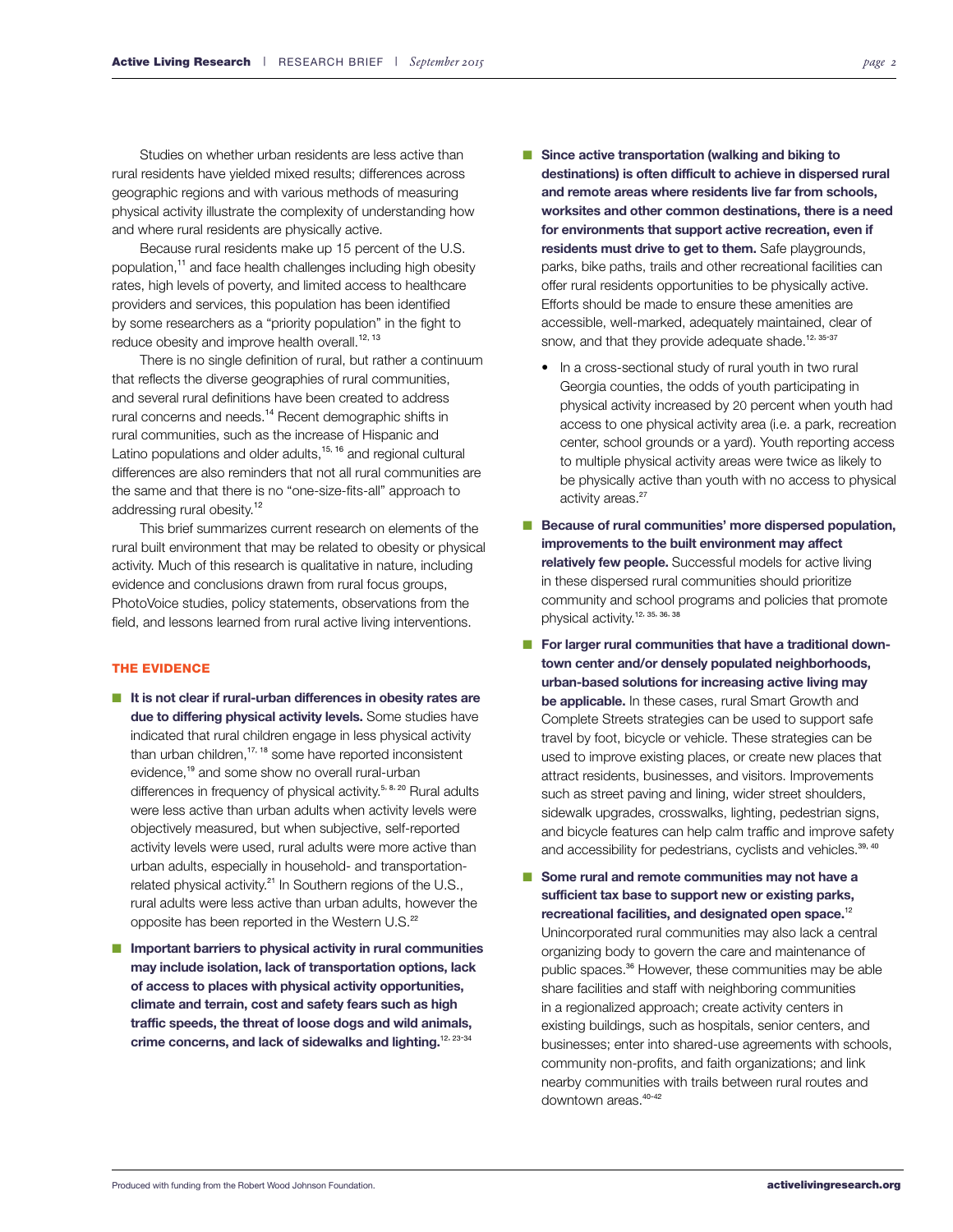- **Because of limited resources, few physical activity facilities, and long travel distances in many rural areas, schools may be one of the only locations outside of the home for many rural children to be regularly active.** Creative, affordable, before- and after-school, weekend and summer physical activity programming on school grounds can provide important opportunities for children, families, and community members to be physically active. Interventions targeting physical activity areas in schools, such as increasing playground space and improving equipment, are important given the large amount of time children spend in the school setting. Shared-use agreements between schools and communities can offer opportunities for physical activity without the need to build new infrastructure.<sup>43-46</sup> Safe Routes to School programs
	- adapted for rural areas (for example, with centralized dropoff locations within walking distance of schools, for adultsupervised walking school buses) can give rural children who live far away a chance join those who live close enough to walk or bike to school.<sup>47</sup>
- **Transportation options for children, especially school buses, vans and ride-shares scheduled for participants in after-school activities, can potentially expand opportunities for rural children living in remote areas to take advantage**  of after-school physical activity programming.<sup>12, 48</sup>
- For adults and families, existing community centers and **resources such as churches and worksites can help encourage both planned and spontaneous physical activity.**49, 50
	- Data from a cross-sectional survey of adults in rural Georgia revealed that those reporting high levels of physical activity also tended to report significantly more activity programs and facilities at their church than those with low levels of physical activity. Support from others and companionship for physical activity, when occurring in a participant's church community, were associated with more walking and total physical activity. Social support for physical activity at work was modestly associated with physical activity.<sup>49</sup>

## ■ **Interventions designed to provide social support and a safe, walkable environment may help increase physical activity in rural communities.**32, 51, 52

• In a study of rural mothers in New Hampshire and Vermont, the most commonly cited intrinsic barriers to engaging in physical activity were lack of time (83% reported it prevented physical activity), lack of selfdiscipline (74%), and lack of energy (70%). Researchers found that these three factors were also significantly related to rural mothers' self-reported physical activity levels. Interventions supporting environments that promote walking and biking for transportation in

rural communities (which often lack active-transport infrastructure) may help rural mothers overcome some of these barriers, by making physical activity a "default option" for residents.<sup>51</sup>

- In a sample of rural older adults in North Carolina, those who approached recommended levels of physical activity were significantly more likely to report that they felt safe in activity environments, had someone to be physically active with, lived within walking distance of a park, and had an activity area, such as a community park, close to home.<sup>52</sup>
- When identifying barriers to and opportunities for active **living in rural communities, it is important to bring many different voices to the table.** For strong public participation and buy-in, collaboration and input are needed from community members and leaders, partners, and stakeholders.<sup>53-55</sup> This collaboration might include mayors, town planners, public works departments, recreation department staff, school officials, church leaders, business owners, healthcare and public health professionals and advocates, architects, parents, senior citizens, and youth. These broad-based partnerships can help address ruralspecific barriers to activity such as cultural differences, smaller population size, limited human capital, and the challenge of connecting social and economic policies to health outcomes.<sup>54</sup>

#### CONCLUSIONS AND POLICY IMPLICATIONS

- A major difference between urban and rural environments is that regular active transportation may be an unrealistic option for some rural residents. This increases the importance of active recreation opportunities in rural communities, and the need for investment in recreation amenities and transport options to help residents get to those amenities.
- Enhancing features of the rural environment, such as playgrounds, parks and recreational facilities, and diminishing barriers, including isolation, climate, safety fears, cost, lack of transportation, and lack of access to physical activity areas, are both key in addressing active living and obesity in rural communities.12, 17, 23-27, 34, 36, 48
- Building infrastructure (e.g., wider paved shoulders along rural roads, and pedestrian crossings) and implementing Complete Streets policies that accommodate the needs of pedestrians and bicyclists can help reduce barriers to being physically active.<sup>40, 56</sup> An isolated rural road may be a "Complete Street" if it has safe, wide shoulders or footpaths for walking and biking, while a rural community with denser downtown or residential areas might benefit from more extensive pedestrian and bicycle features, such as sidewalks, bicycle lanes, and other safety features designed for multiple kinds of transportation.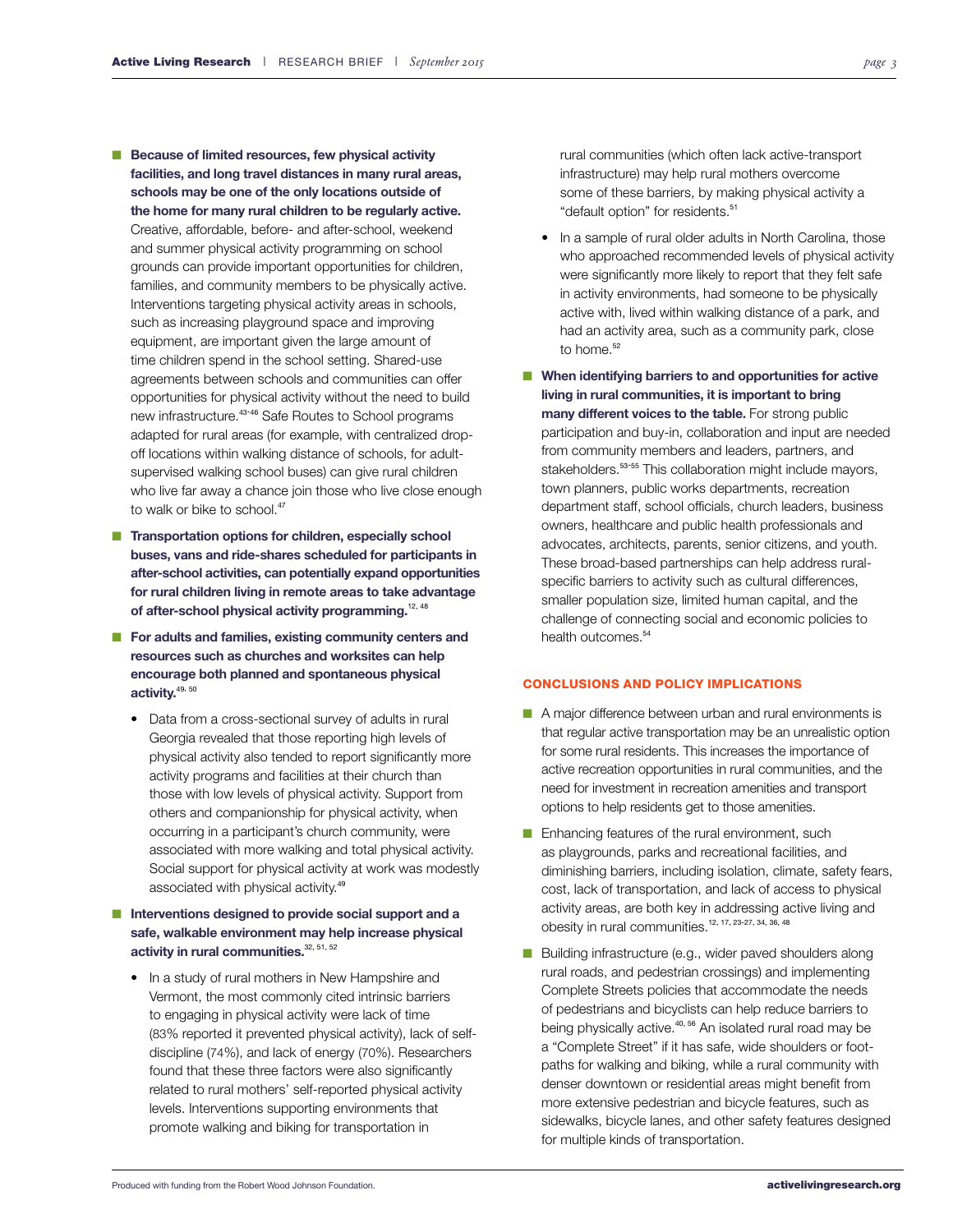- Especially where resources and budgets are limited, rural communities might consider starting with smaller changes (e.g., repainting existing crosswalks, adding pedestrian signs, updating and promoting Safe Routes to School and shared-use policies, reviewing town-wide snow-removal policies) to build momentum toward larger changes (e.g., widening street shoulders, adding or improving sidewalks, adding physical activity facilities to an existing park or building a new park, budgeting for late school buses). Communities can start by identifying and improving infrastructure and policies that already exist in schools, churches, worksites, and other community resources.
- Isolation, lengthy travel distances, and lack of transportation opportunities may be the largest barriers to being physically active in many rural areas, especially for those who live too far away to walk to school or work, for children who rely on adults for transportation and for others without access to a car.<sup>12, 33, 36, 48, 57</sup> Expanding transportation options (e.g. late school buses, vans and ride-shares) can help get rural children and adults to physical activity facilities and programs.
- Creative, local solutions tailored to specific community culture, geography, climate and needs are necessary when addressing rural active living. Bringing rural community members and stakeholders together can help initiate conversations and positive changes in communities.32, 35, 58
- It is important to consider the needs of rural subpopulations, including minorities, seniors, individuals with disabilities, children and others when designing environmental, programmatic, and policy changes related to active living.
- Future rural active living research and interventions should include quantitative measurement and analyses to build a strong, empirical evidence base for future environmental, programmatic, and policy changes for improving rural active living opportunities.
- Rural-specific measures have been developed and tested for assessing active living supports, barriers, and perceptions. Perceptions of physical activity opportunities are influenced by social-ecological, cognitive, and cultural perspectives and can be measured to understand people's likelihood of using places for physical activity.<sup>59-61</sup> Using tools that measure active living resources and perceptions can help build the rural active living evidence base.
- *The Rural Active Living Assessment (RALA)* Tools measure the physical, policy, and programmatic active living environments, while providing opportunities for communities to mobilize and discuss priorities, resources, first steps, and long-term goals.<sup>35, 58</sup> (To access the RALA Tools, see: *[http://activelivingresearch.org/](http://activelivingresearch.org/rural-active-living-assessment-rala-tools) [rural-active-living-assessment-rala-tools](http://activelivingresearch.org/rural-active-living-assessment-rala-tools)*.)
- *The Rural Active Living Perceived Environmental Support Scale (RALPESS)* helps measure perceptions of active living opportunities in rural communities. $62$  (To access the RALPESS, see: *[http://activelivingresearch.org/rural-active](http://activelivingresearch.org/rural-active-living-perceived-environment-support-scale-ralpess)[living-perceived-environment-support-scale-ralpess](http://activelivingresearch.org/rural-active-living-perceived-environment-support-scale-ralpess)*.)
- The Rural Pedestrian Environmental Audit Instrument measures rural-specific neighborhood domain and walkability scores, as well as self-reported data about perceptions of the neighborhood and physical activity behavior.<sup>63</sup>
- *The Pedestrian Environmental Data Scan (PEDS)*, a previously tested instrument for conducting audits of the built environment for physical activity supports, has been modified with a reduced number of items more appropriate for rural settings.<sup>64</sup> (To access PEDS, see: [http://activelivingresearch.](http://activelivingresearch.org/pedestrian-environment-data-scan-peds-tool) *[org/pedestrian-environment-data-scan-peds-tool](http://activelivingresearch.org/pedestrian-environment-data-scan-peds-tool)*.)
- *The PIN3 Neighborhood Audit Instrument* was designed to examine roads and thoroughfares and walkability of neighborhoods in both urban and rural communities.<sup>65</sup> (To access PIN3, see: *[http://activelivingresearch.org/](http://activelivingresearch.org/pin3-neighborhood-audit-instrument) [pin3-neighborhood-audit-instrument](http://activelivingresearch.org/pin3-neighborhood-audit-instrument)*.)

*Composed by* Anush Yousefian Hansen, MS and David Hartley, PhD, Maine Rural Health Research Center, Muskie School of Public Service, University of Southern Maine.

*Peer review provided by* Joseph R. Sharkey, PhD, MPH, RD, Program for Research and Outreach-Engagement on Nutrition and Health Disparities Solutions, Texas A&M Health Science Center School of Public Health; and Rebecca A. Seguin, PhD, CSCS, Division of Nutritional Sciences, Cornell University.

*Cover photo* used with permission from the Robert Wood Johnson Foundation.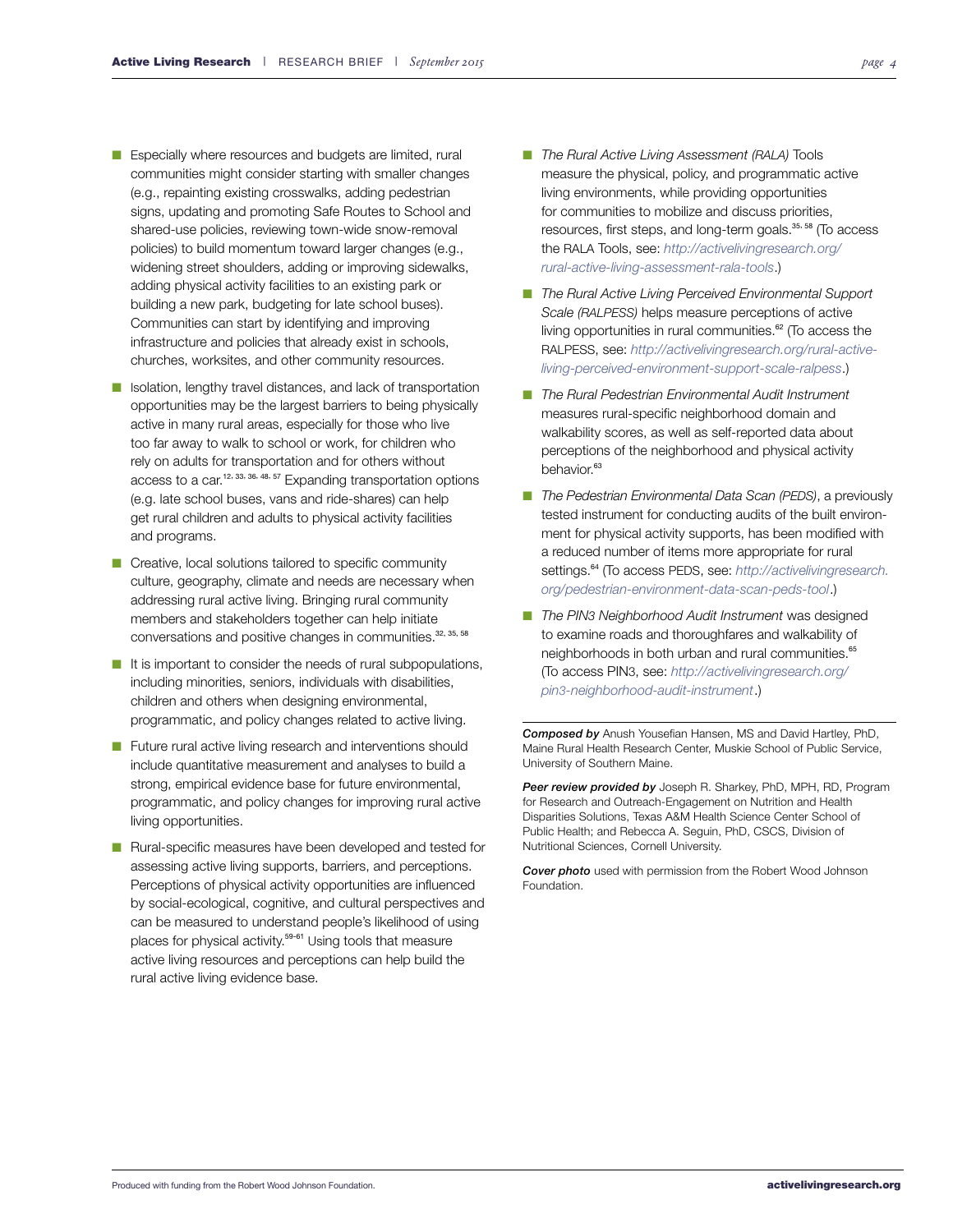#### **REFERENCES**

- 1 Lutfiyya MN, Lipsky MS, Wisdom-Behounek J, Inpanbutr-Martinkus M. Is rural residency a risk factor for overweight and obesity for U.S. children? *Obesity* (Silver Spring). 2007;15(9):2348-56.
- 2 Patterson PD, Moore CG, Probst JC, Shinogle JA. Obesity and physical inactivity in rural America. *J Rural Health*. 2004;20(2):151-9.
- 3 Jackson JE, Doescher MP, Jerant AF, Hart LG. A national study of obesity prevalence and trends by type of rural county. *J Rural Health*. 2005;21(2):140-8.
- Befort CA, Nazir N, Perri MG. Prevalence of obesity among adults from rural and urban areas of the United States: findings from NHANES (2005–2008). *J Rural Health*. 2012;28(4):392-7.
- 5 Davis AM, Bennett KJ, Befort C, Nollen N. Obesity and related health behaviors among urban and rural children in the United States: data from the National Health and Nutrition Examination Survey 2003–2004 and 2005–2006. *J Pediatr Psychol*. 2011.
- 6 Boehmer TK, Lovegreen SL, Haire-Joshu D, Brownson RC. What constitutes an obesogenic environment in rural communities? *Am J Health Promot*. 2006;20(6):411-21.
- 7 Liu JH, Jones SJ, Sun H, Probst JC, Merchant AT, Cavicchia P. Diet, physical activity, and sedentary behaviors as risk factors for childhood obesity: an urban and rural comparison. *Child Obes*. 2012;8(5):440-8.
- 8 Kenney MK, Wang J, Iannotti R. Residency and racial/ethnic differences in weight status and lifestyle behaviors among US youth. *J Rural Health*. 2014;30(1):89-100.
- 9 May M. Living betwixt and between: Conditions of health in borderland colonias. In: Donelson A, editor. *The colonias reader: Economy, housing and public health in US- Mexico border colonias*. Tuscon, AZ: The University of Arizona Press; 2010. p. 163-75.
- 10 Mier N, Ory MG, Zhan D, Conkling M, Sharkey JR, Burdine JN. Healthrelated quality of life among Mexican Americans living in colonias at the Texas-Mexico border. *Soc Sci Med*. 2008;66(8):1760-71.
- 11 United States Department of Agriculture ERS. *Rural economy and population - population and migration 2014*. November 4, 2014. Available from: *[http://www.ers.usda.gov/topics/rural-economy](http://www.ers.usda.gov/topics/rural-economy-population/population-migration.aspx)[population/population-migration.aspx](http://www.ers.usda.gov/topics/rural-economy-population/population-migration.aspx)*.
- 12 Yousefian A, Ziller E, Swartz J, Hartley D. Active living for rural youth: addressing physical inactivity in rural communities. *J Public Health Manag Pract*. 2009;15(3):223-31.
- 13 Hartley D. Rural health disparities, population health, and rural culture. *Am J Public Health*. 2004;94(10):1675-8.
- 14 RAC. *What is Rural?* : Rural Assistance Center; 2015 [cited 2015 April 23]. Available from: *<http://www.raconline.org/topics/what-is-rural>*.
- 15 Johnson K. *Demographic trends in rural and small town America*. Durham, NH: The Carsey School of Public Policy at the Scholars' Repository, 2006.
- 16 Kirschner A, Berry EH, Glasgow N. The Changing Faces of Rural America. In: Kandel W, Brown D, editors. *Population Change and Rural Society. The Springer Series on Demographic Methods and Population Analysis.* 16: Springer Netherlands; 2006. p. 53-74.
- 17 Moore JB, Brinkley J, Crawford TW, Evenson KR, Brownson RC. Association of the built environment with physical activity and adiposity in rural and urban youth. *Prev Med*. 2013;56(2):145-8.
- 18 Davis AM, Boles RE, James RL, Sullivan DK, Donnelly JE, Swirczynski DL, et al. Health behaviors and weight status among urban and rural children. *Rural and Remote Health*. 2008;8(2):810.
- 19 Moore JB, Beets MW, Morris SF, Kolbe MB. Comparison of Objectively Measured Physical Activity Levels of Rural, Suburban, and Urban Youth. *Am J Prev Med*. 2014;46(3):289-92.
- 20 Sandercock G, Angus C, Barton J. Physical activity levels of children living in different built environments. *Prev Med*. 2010;50(4):193-8.
- 21 Fan JX, Wen M, Kowaleski-Jones L. Rural-urban differences in objective and subjective measures of physical activity: findings from the National Health and Nutrition Examination Survey (NHANES) 2003-2006. *Prev Chronic Dis*. 2014;11:E141.
- 22 Martin SL, Kirkner GJ, Mayo K, Matthews CE, Durstine JL, Hebert JR. Urban, rural, and regional variations in physical activity. *J Rural Health*. 2005;21(3):239-44.
- 23 Casey AA, Elliott M, Glanz K, Haire-Joshu D, Lovegreen SL, Saelens BE, et al. Impact of the food environment and physical activity environment on behaviors and weight status in rural U.S. communities. *Prev Med*. 2008;47(6):600-4.
- 24 Frost SS, Goins RT, Hunter RH, Hooker SP, Bryant LL, Kruger J, et al. Effects of the built environment on physical activity of adults living in rural settings. *Am J Health Promot*. 2010;24(4):267-83.
- 25 Kegler MC, Escoffery C, Alcantara I, Ballard D, Glanz K. A qualitative examination of home and neighborhood environments for obesity prevention in rural adults. *Int J Behav Nutr Phys Act*. 2008;5:65.
- 26 Peterson J, Schmer C, Ward-Smith P. Perceptions of Midwest rural women related to their physical activity and eating behaviors. *J Community Health Nurs*. 2013;30(2):72-82.
- 27 Shores KA, Moore JB, Yin Z. An examination of triple jeopardy in rural youth physical activity participation. *J Rural Health*. 2010;26(4):352-60.
- 28 Seguin R, Connor L, Nelson M, LaCroix A, Eldridge G. Understanding Barriers and Facilitators to Healthy Eating and Active Living in Rural Communities. *Journal of Nutrition and Metabolism*. 2014;2014:8.
- 29 Wilcox S, Castro C, King AC, Housemann R, Brownson RC. Determinants of leisure time physical activity in rural compared with urban older and ethnically diverse women in the United States. *J Epidemiol Community Health*. 2000;54(9):667-72.
- 30 Umstattd Meyer MR, Sharkey J, Patterson M, Dean W. Understanding contextual barriers, supports, and opportunities for physical activity among Mexican-origin children in Texas border colonias: A descriptive study. *BMC Public Health*. 2013;13(1):14.
- 31 Gangeness JE. Adaptations to achieve physical activity in rural communities. *West J Nurs Res*. 2010;32(3):401-19.
- 32 Chrisman M, Nothwehr F, Yang G, Oleson J. Environmental influences on physical activity in rural Midwestern adults: a qualitative approach. *Health Promotion Practice*. 2015;16(1):142-8.
- 33 Jahns L, McDonald LR, Wadsworth A, Morin C, Liu Y. Barriers and facilitators to being physically active on a rural U.S. northern plains American Indian reservation. *Int J Environ Res Public Health*. 2014;11(11):12053-63.
- 34 Olsen JM. An integrative review of literature on the determinants of physical activity among rural women. *Public Health Nurs*. 2013;30(4):288-311.